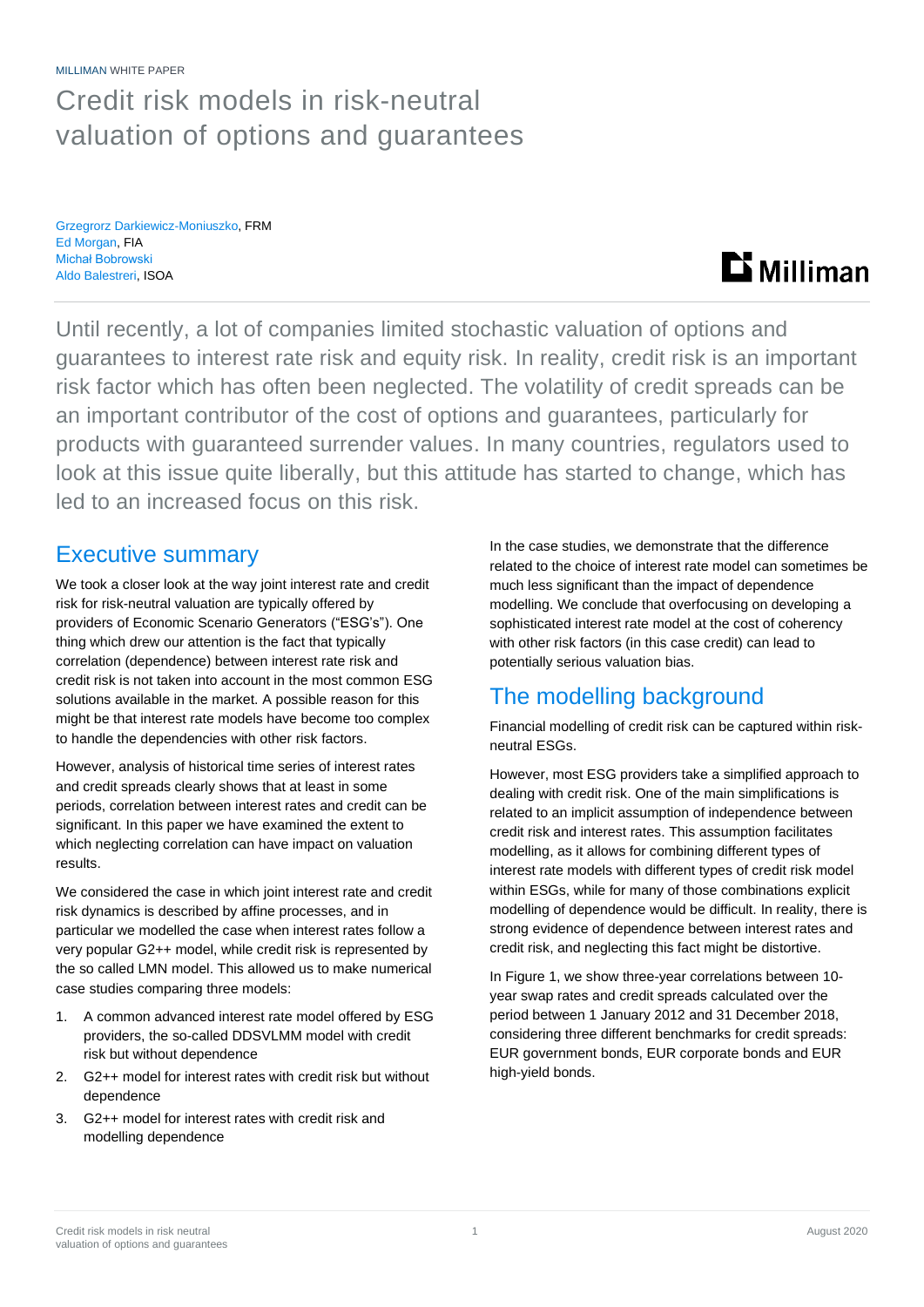This data suggests that dependency between interest rates and credit risk may be an important factor in practice. We note that:

- The correlation between 10-year interest rates and EUR government bond spreads appears to depend on economic conditions (varying between around -50% and 0% during the period), which suggests that it should be carefully considered at each valuation date.
- The correlation between 10-year interest rates and EUR corporate bond spreads was generally fairly stable (at around -10%), but in some periods decreased to around -25%.
- The correlation between 10-year interest rates and EUR high-yield bond spreads was the most stable, varying during the period between around -30% and -35%.



### **FIGURE 1: CORRELATION 10-YEAR INTEREST RATE – CREDIT SPREADS**

The impact of dependency between interest rates and credit risk was the driving motive for this piece of research.

In this article, we describe how to deal with dependence between interest rates and credit, which is often neglected in ESG models. A possible reason for this is that interest rate models offered by ESG providers are often very complex, making it difficult to model the interaction with other risks. We demonstrate how it is possible to integrate credit models with interest rate models which belong to the family of so-called affine processes. We modelled two special cases of such constructions: G2++ model for interest rates (currently one of the most widely used interest rate models, see [2]) combined with credit risk modelled with an approach introduced by Longstaff, Mithal, Neis (2005) (LMN model, see [4]) in which the dynamics of credit risk is driven by a Cox-Ingersoll-Ross (CIR) process. We have also shown the effect of using as an interest rate model the Displaced Diffusion and Stochastic Volatility Libor Market Model or DDSVLMM, one of the most sophisticated models available in the market, with an assumption of independence with credit risk.

For modelling dependence between interest rates and credit risk, we advocate to capture those risks with a common structure of so-called affine processes, although we should

emphasize that it is not always straightforward. Even for our base model, G2++ model for interest rates (which is affine) and the LMN model for credit risk (which is also affine), the combination of correlated processes is not affine and in such case affine approximations need to be used, as in [1]. We describe our approach in details in [3].

We have performed case studies: valuation of a regular premium participating product with different sets of economic scenarios in order to illustrate the impact of different modelling choices — in particular, the choice of interest rate model and modelling of dependence between interest rates and credit risk. In our illustration, the impact of dependency modelling was more significant than the impact of the choice of interest rate model. Whilst we cannot conclude that this must be a general rule, the examples do demonstrate that abandoning dependence modelling in order to be able to apply more sophisticated interest rate models might not always be justifiable. Independence of interest rates and credit is in fact quite a strong assumption, and it should be at least preceded by an impact study, as for any other assumption applied by a financial economist or an actuary.

### Case studies

We performed valuations of a 30-year regular premium participating product for different sets of economic scenarios. One of the main purposes of these numerical illustrations was to examine the possible impact of modelling dependence between interest rates and credit risk, and to compare this impact to the impact of other important modelling choices, in particular the choice of a simpler or much more sophisticated interest rate model.

We applied valuations in the following steps:

- 1. DDSVLMM for interest rates with LMN model for credit, with an assumption of independence of interest rates and credit risk
- 2. G2++ for interest rates with LMN model for credit, with an assumption of independence of interest rates and credit risk
- 3. G2++ for interest rates with LMN model for credit, without an assumption of independence of interest rates and credit risk

In our analysis, we were particularly interested in answering the question of what has higher impact: moving between 1 and 2 (sophistication of the interest rate model) or between 2 and 3 (dependence modelling). We note that this is a clear trade-off, as it would be very difficult (if not impossible) to consider dependency modelling for a very sophisticated interest rate model like DDSVLMM (which is not an affine process). In our view, once users decide to use such a model for interest rates, in consequence credit risk has to stay independent for interest rates, which as we have shown is probably not a realistic assumption.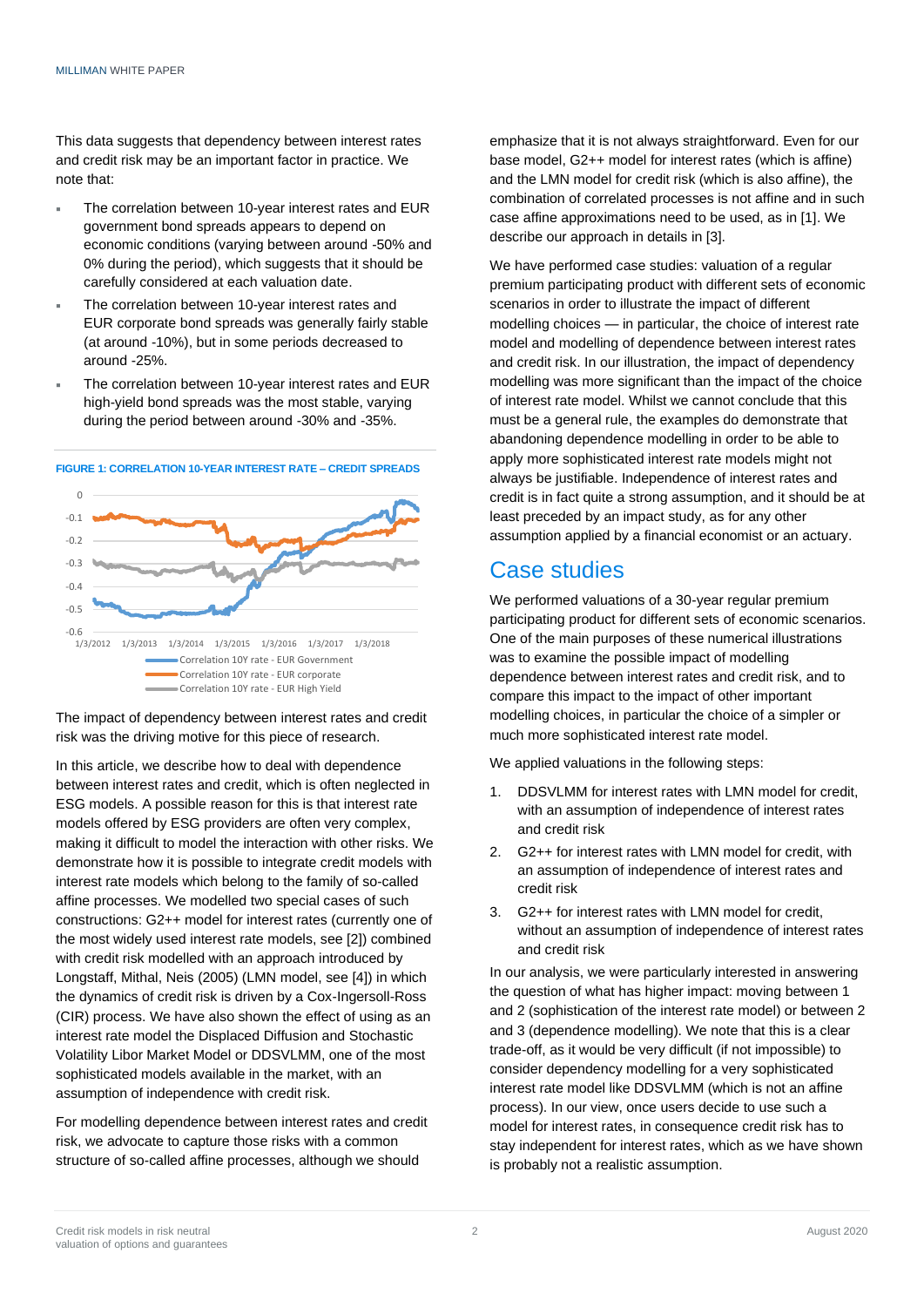

#### **MODELLED PRODUCT AND ALM MODEL SETUP**

On the liability side, we defined a 30-year regular premium participating product with a minimum guarantee of 0.5% and profit sharing based on book value investment returns as seen in a number of continental European countries. The initial mathematical reserve modelled was equal to EUR 621 million.

We have assumed the following asset mix:

- **Italian government bonds with initial market value of** EUR 309 million
- Investment-grade corporate bonds with initial market value of EUR 232 million
- High-yield corporate bonds with initial market value of EUR 234 million
- Each year the portfolio is rebalanced to the following proportion:
	- − Italian government bonds 40%
	- − Investment-grade corporate bonds 30%
	- − High-yield corporate bonds 30%
- All purchased bonds have duration of five years

For corporate bonds, we applied the credit risk model, while Italian government bonds credit spreads were modelled on a deterministic basis.

#### **ECONOMIC SCENARIOS**

We performed standard calibration for DDSVLMM and G2++ to the risk-free rates and swaption volatility surface for 31 December 2018. In this calibration, we considered swaptions with different maturities, tenors and strikes.

We calibrated interest rate and credit risk model to the following curves

- Swap curve for risk-free rates
- Investment-grade curve based on yield curve for rating A
- High-yield curve based on yield curve for rating BB

The three curves are presented in Figure 2.

The assumed correlation between interest rates and both investment grade and high-yield logarithmic spreads were consistent across different maturities and equal to:

- Investment grade vs. interest rates: about -0.05
- High-yield vs. interest rates: about -0.3

#### **NUMERICAL ILLUSTRATIONS**

In the table below, we summarize the valuation results.

By means of our illustrative results we demonstrated that in some cases introducing dependence between credit risk and interest rates can impact the Time Value of Financial Options and Guarantees ("TVFOG") more than applying a more sophisticated interest rate model. Affine models form a general coherent framework which allows them to deal with dependency between interest rates and credit risk, and at the same time they are very tractable as term structure models.

We emphasize that this type of impact will not necessarily always apply and different cases may very likely show different effects. For example, we could expect that for companies with low ratios of high-yield corporate bonds, the impact of dependency modelling on TVFOG would be limited as at the end of 2018 due to the low correlation. Note, however, that two years earlier, at the end of 2016, this correlation was not as low as at the end of 2018, so this low correlation cannot be considered as a rule.

The impact of dependency modelling on time value of financial options and guarantees might also depend on other factors, such as the liability profile, asset mix, assumed reinvestment strategy, level of correlations and other model assumptions. Nevertheless, we can say in conclusion that ignoring dependency between interest rates and credit risk is potentially quite a strong assumption and should not be made without careful consideration. The need to take account of such potential dependencies is a factor which should be considered when choosing the interest rate model to be used.

| Case                                                                                     | <b>Stoch</b><br><b>BEL</b> | <b>CE</b><br><b>BEL</b> | <b>TVFOG</b> | $%$ CE<br><b>BEL</b> | Delta's  |
|------------------------------------------------------------------------------------------|----------------------------|-------------------------|--------------|----------------------|----------|
| No credit risk                                                                           | 613.3                      | 610.3                   | 3.0          | 0.49%                |          |
| LMM+ for interest<br>rates, CIR for credit,<br>assumption of<br>independence             | 622.0                      | 610.3                   | 11.7         | 1.92%                | $+1.43%$ |
| G <sub>2++</sub> for interest<br>rates, CIR for credit,<br>assumption of<br>independence | 621.7                      | 610.3                   | 11.4         | 1.87%                | $-0.05%$ |
| G <sub>2++</sub> for interest<br>rates, CIR for credit,<br>dependence modelled           | 619.8                      | 610.3                   | 9.5          | 1.56%                | $-0.31%$ |